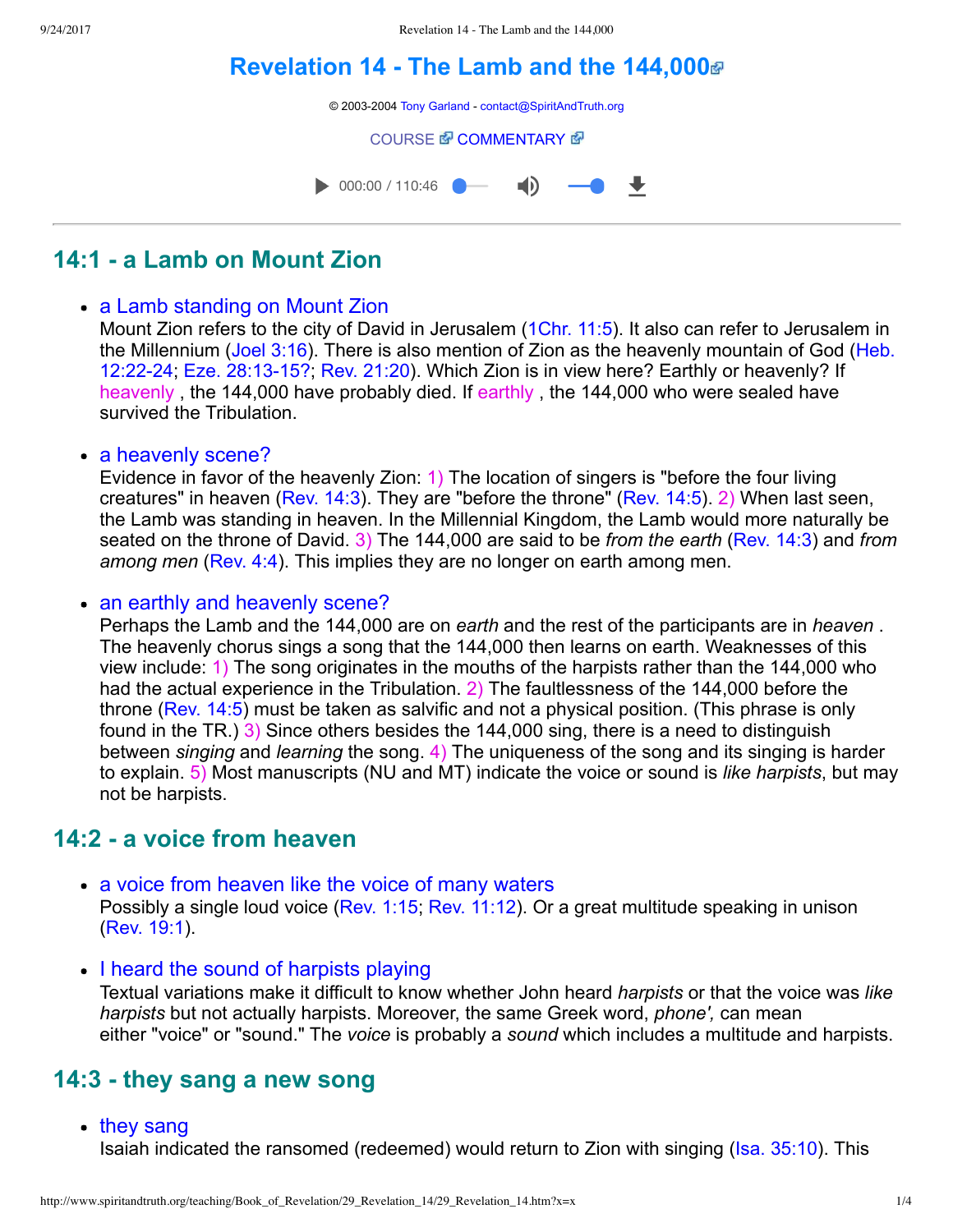theme is repeated by Jeremiah (Jer.  $31:11-12$ ). The song celebrates the victory of the 144,000 and their unique experience.

#### • no one could learn that song

Only the 144,000 could learn the song, probably because the lyrics speak of their personal and unique experience. Either they *initiate* the song and are the only singers, or the chorus in heaven *teaches* them and only they among men on earth can sing it.

### **14:4 virgins**

#### not defiled with women

This statement does not negate the divine institution and blessing of marriage ([Heb. 13:4](http://www.spiritandtruth.org/bibles/nasb/b58c013.htm#Heb._C13V4)). These probably minister in a time when most sexual relations are outside of marriage. Fornication and licentiousness is probably rampant.

• they are virgins

In their complete dedication to the Lamb and their calling, they forgo sexual relations with women to focus completely on their unique God-given tasks during the Tribulation. These are the "eunuchs for the kingdom of heaven's sake" which Jesus taught about [\(Mat. 19:12](http://www.spiritandtruth.org/bibles/nasb/b40c019.htm#Mat._C19V12)).

### • firstfruits

The first portion of grain and fruit harvests, as well as flocks, was offered to God. It demonstrates the priority given to God and indicates a larger harvest to follow [\(Lev. 23:10\)](http://www.spiritandtruth.org/bibles/nasb/b03c023.htm#Lev._C23V10).

## **14:5 faultless**

### • in their mouth was found no deceit

The mouth is the organ out of which the heart "speaks" ([Mat. 12:34;](http://www.spiritandtruth.org/bibles/nasb/b40c012.htm#Mat._C12V34) [15:8,](http://www.spiritandtruth.org/bibles/nasb/b40c015.htm#Mat._C15V8) [18;](http://www.spiritandtruth.org/bibles/nasb/b40c015.htm#Mat._C15V18) [Rom. 10:10](http://www.spiritandtruth.org/bibles/nasb/b45c010.htm#Rom._C10V10)). These were pure of *heart.* Their mouths are like the Lamb ([Isa. 53:9\)](http://www.spiritandtruth.org/bibles/nasb/b23c053.htm#Isa._C53V9). They represent the early [stages of the glorious promise of the New Covenant to Israel wherein they will be righteous \(Zep.](http://www.spiritandtruth.org/bibles/nasb/b36c003.htm#Zep._C3V12) 3:12-13; Jer. 31:33-34).

## **14:6 a preaching angel**

• an angel having the everlasting gospel The earth dwellers, in their time of testing ([Rev. 3:10\)](http://www.spiritandtruth.org/bibles/nasb/b66c003.htm#Rev._C3V10) are continually urged to repent. This is their final chance before taking the mark and being eternally damned.

# **14:7 fear God and give glory to Him**

### • fear God and give glory to Him

This is not the gospel message, but the intended result of the gospel message. This is the reaction which is urged of the earth dwellers. Evidently some respond for martyrs in the next chapter sing of God's fear and glory [\(Rev. 15:3\)](http://www.spiritandtruth.org/bibles/nasb/b66c015.htm#Rev._C15V3).

### • who made heaven and earth

The Creator vs. creature distinction is the basis for all true worship. The earth dwellers have rejected God as Creator. Thus, the destruction of the earth's resources and systems is intended as a wake-up call to their error.

# **14:8 Babylon is fallen**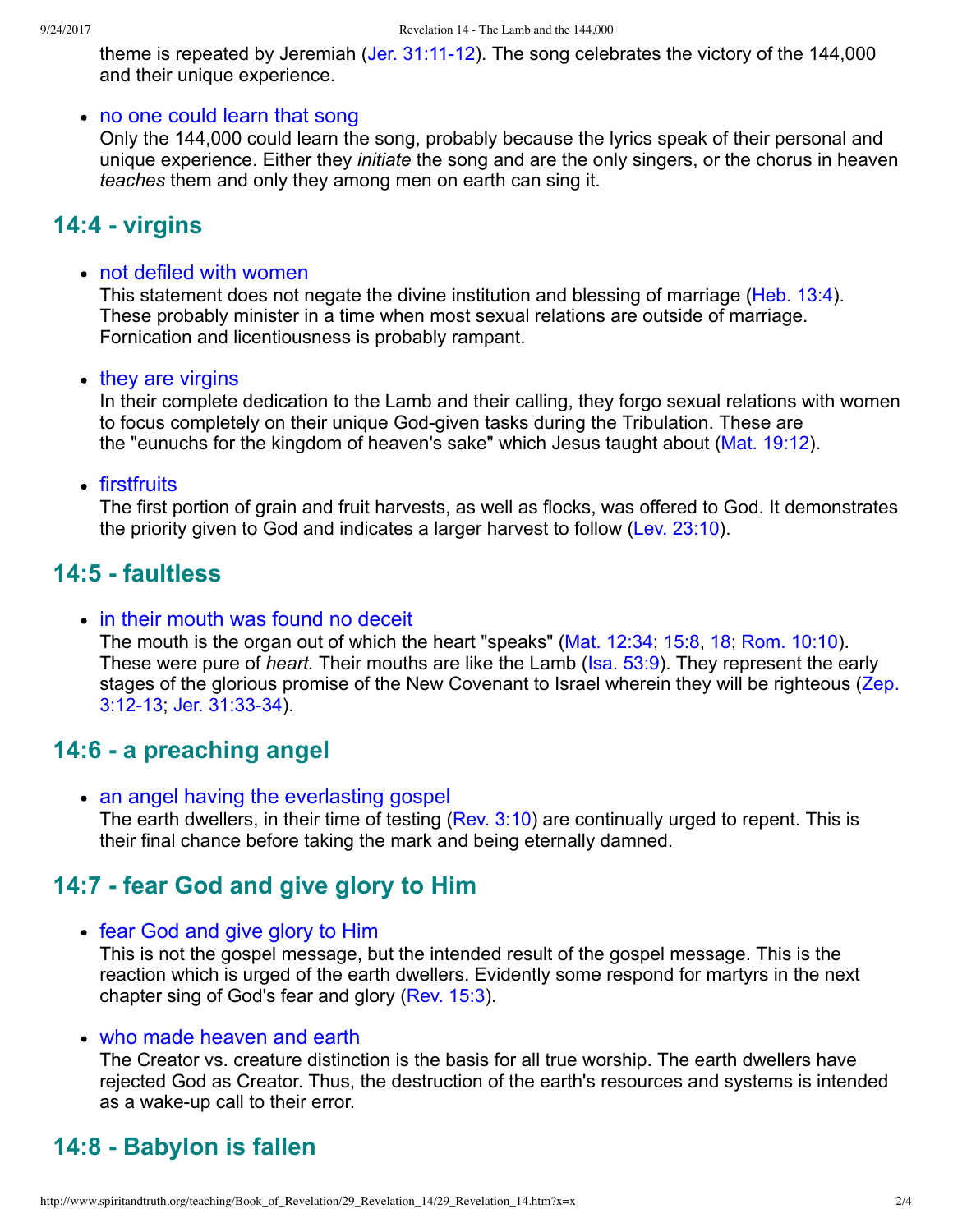• Babylon

Where and what is Babylon in Revelation? 1) Commercial success and general godlessness anywhere and in any age? 2) Rome? 3) Jerusalem? 4) We can't tell and it doesn't matter? 5) A literal city on the banks of the Euphrates, founded by Nimrod as Babel (Gen. 10:8-10) ? We believe the latter.

• is fallen, is fallen, that great city

"Is fallen" : aorist proleptic verbs--stating the event as if it has passed. It is so sure and imminent as to be understood as a done deal! "That great city" is an allusion to Nebuchadnezzar's prideful statement which resulted in his 7 years affliction as a grass grazer ( $Dan. 4:30-33$ ).

• wine of the wrath of her fornication

She has corrupted the nations, both commercially and through physical and spiritual fornication [\(Rev. 17:12](http://www.spiritandtruth.org/bibles/nasb/b66c017.htm#Rev._C17V1); [18:3](http://www.spiritandtruth.org/bibles/nasb/b66c018.htm#Rev._C18V3); [19:2](http://www.spiritandtruth.org/bibles/nasb/b66c019.htm#Rev._C19V2)). Babylon polluted the nations and so God will judge the nations through her before she herself is judged ([Jer. 51:7](http://www.spiritandtruth.org/bibles/nasb/b24c051.htm#Jer._C51V7)).

### **14:911 beast worshipers damned**

• if anyone worships the beast

This is a unique time in history and the angel is describing an "unpardonable sin." This is why the Beast worshipers are not written in the Book of Life.

he himself shall also drink of the wrath of God

Having drunk from the cup of God's judgment ([Rev. 16:19\)](http://www.spiritandtruth.org/bibles/nasb/b66c016.htm#Rev._C16V19) , the recipient is the object of God's wrath ([Job 21:20](http://www.spiritandtruth.org/bibles/nasb/b18c021.htm#Job_C21V20)) and staggers with drunkenness, becoming mad and participating in his own destruction [\(Jer. 25:16;](http://www.spiritandtruth.org/bibles/nasb/b24c025.htm#Jer._C25V16) [Zec. 12:24](http://www.spiritandtruth.org/bibles/nasb/b38c012.htm#Zec._C12V2)).

• tormented FOREVER!

They will be "cast into the lake of fire and brimstone where the beast and false prophet are. And they will be tormented day and night forever and ever" ([Rev. 20:10\)](http://www.spiritandtruth.org/bibles/nasb/b66c020.htm#Rev._C20V10). This is the *second death* [\(Rev. 21:8\)](http://www.spiritandtruth.org/bibles/nasb/b66c021.htm#Rev._C21V8).

### **14:1213 blessed are the dead**

blessed are the dead who die in the Lord from now on

This special recognition by God underscores the horrors of the reign of the Beast which includes unprecedented slaughter of Christians by the Beast ([Rev. 13:7\)](http://www.spiritandtruth.org/bibles/nasb/b66c013.htm#Rev._C13V7), his image [\(Rev. 13:15\)](http://www.spiritandtruth.org/bibles/nasb/b66c013.htm#Rev._C13V15), and the [Harlot \(Rev. 17:6\). These receive special mention and position in the Millennial Kingdom \(Rev.](http://www.spiritandtruth.org/bibles/nasb/b66c020.htm#Rev._C20V4) 20:4).

• that they may rest

The Roman Catholic doctrine of purgatory (where the dead go to pay for their sins before entering heaven) is unknown to Scripture. When believers die, they receive "rest" and are instantly in the presence of the Lord [\(Dan. 12:13;](http://www.spiritandtruth.org/bibles/nasb/b27c012.htm#Dan._C12V13) [Luke 23:43;](http://www.spiritandtruth.org/bibles/nasb/b42c023.htm#Luke_C23V43) [2Cor. 5:8;](http://www.spiritandtruth.org/bibles/nasb/b47c005.htm#2Cor._C5V8) [Php. 1:23](http://www.spiritandtruth.org/bibles/nasb/b50c001.htm#Php._C1V23); [Rev. 6:9](http://www.spiritandtruth.org/bibles/nasb/b66c006.htm#Rev._C6V9); Rev. 15:1-3).

### **14:1416 the earth's harvest**

• the harvest of the earth is ripe

The long interadvent period between Christ's first and Second Coming is now seen as coming to an end, a time only the Father knows (Mark [13:32](http://www.spiritandtruth.org/bibles/nasb/b41c013.htm#Mark_C13V32)). There are *two* harvests before us. The first [harvest is that of the faithful \(wheat\) and the second is that of the faithless \(tares\) \(Mat. 13:26](http://www.spiritandtruth.org/bibles/nasb/b40c013.htm#Mat._C13V26)-